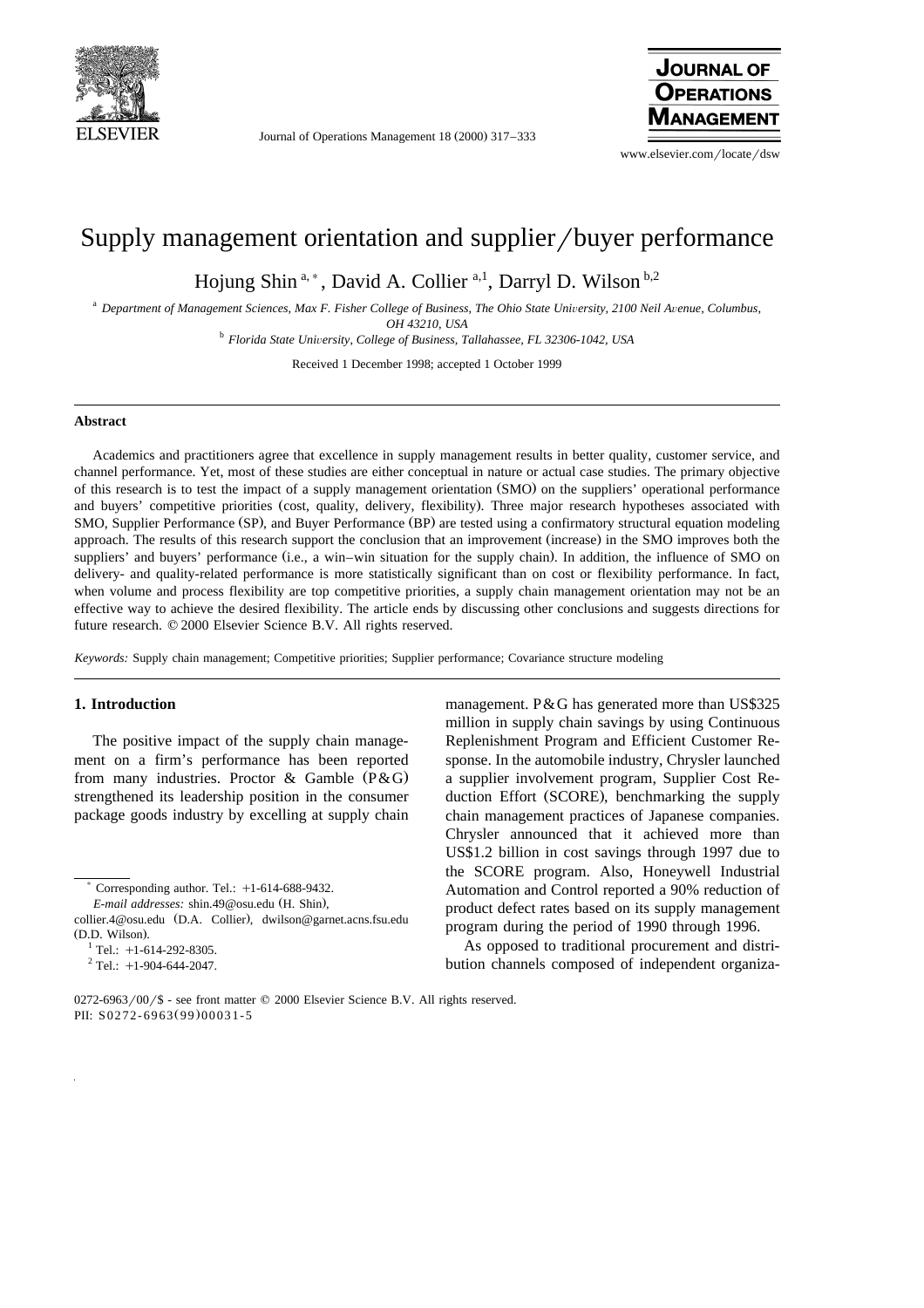tions, a 'supply chain' consists of interdependent organizations working for the efficiency of the entire supply chain. In general, 'supply chain management' can be defined as ''an integrative philosophy to manage the total flow of a distribution channel from the supplier to the ultimate user'' (Cooper and Ellram, 1993, p. 13). The term 'supply chain' or 'supply chain management' is widely used in the literature even when the procurement side of manufacturing is the primary interest (Choi and Hartley, 1996; Forker et al., 1997). However, since our research focuses primarily on the dyadic supply relationship in the supply chain, we use the term Supply Management or Supply Management Orientation (SMO) throughout this research to describe the management efforts or philosophy necessary for creating an operating environment where the buyer and supplier interact in a coordinated fashion.

Considerable research has been conducted on buyer–supplier relationship management or supply

management, but most of these studies are conceptual in nature or based on a few case studies. Moreover, the existing literature fails to address empirically what improving supply management really means in practice and how it is related to the companies' operational performance. In this context, the primary objective of this research is to test empirically the impact of an SMO on the performance of both supplier and buyer. We test the following three questions with corresponding research hypotheses using a confirmatory structural equation modeling approach (Bollen, 1989; Bollen and Long, 1993; Hair et al., 1995).

- Ø Does an improved SMO improve supplier's performance?
- Does an improved supplier's performance improve the buyer's performance?
- Ø Does an improved SMO improve internally the buyer's performance as well?



SMO - Supply Management Orientation SP - Supplier Performance **BP-** Buyer Performance

Fig. 1. General covariance structure of the models (illustrated based on Quality Model).